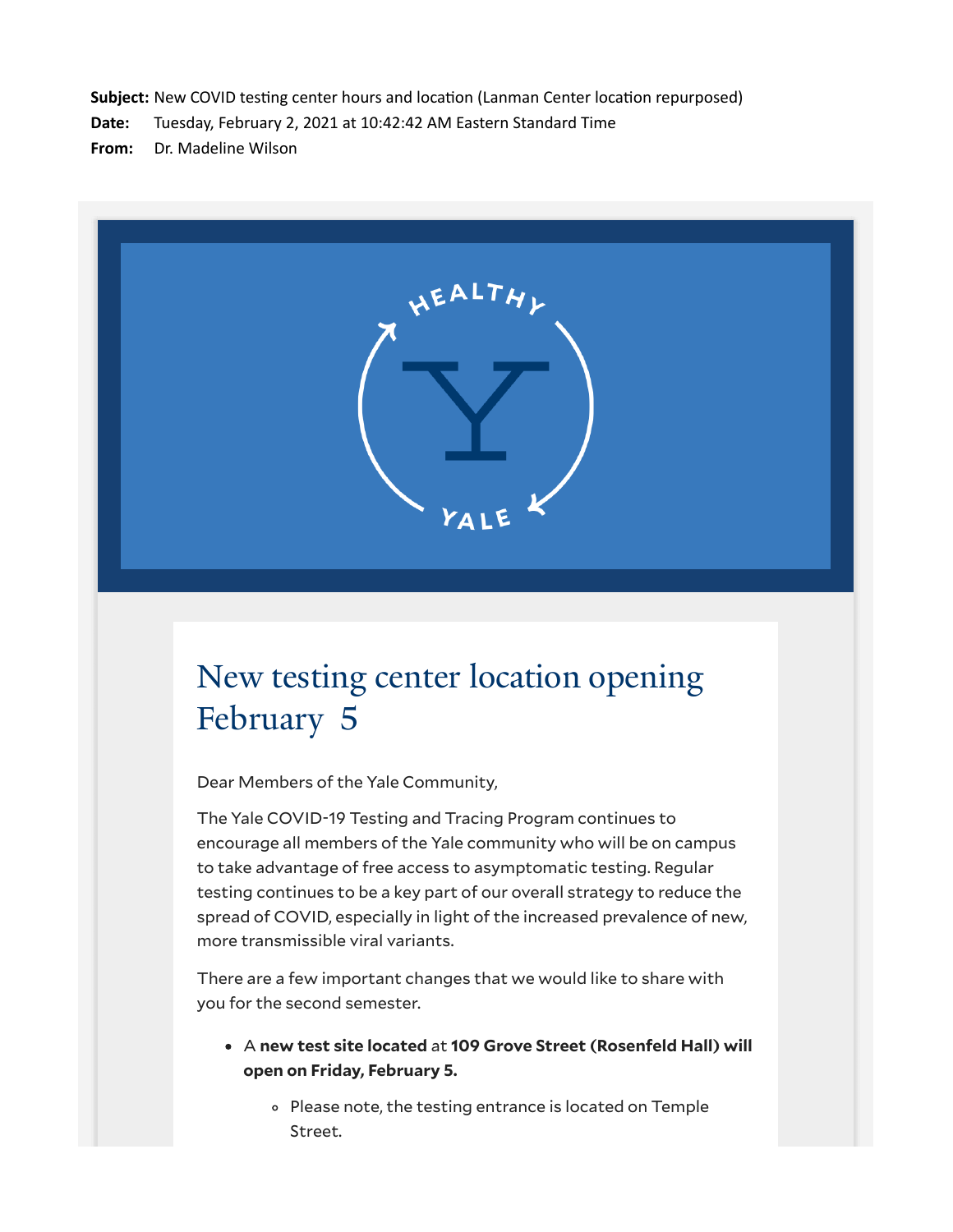

- Complimentary parking spaces are available along Temple Street before you reach Grove. (Temple Street is one-way headed south into New Haven.)
- The **Lanman Center** testing site is **CLOSING after Thursday, February 4**, to allow for expansion of the vaccination program. Appointments previously scheduled at the Lanman Center for dates after February 4, will be moved to the 109 Grove Street location and individuals will be notified via MyChart.
- The Grove Street location will provide the same high-quality experience you have come to expect at Lanman, with increased capacity for both asymptomatic and symptomatic testing.
- Individuals with a testing requirement will continue to see their assigned testing location(s) when logging in to schedule at [covidtesting.yale.edu;](https://click.message.yale.edu/?qs=e061a1dfeab010b1a57b26802a7aec806e56137d7c6ea2cdfa7278fd0233fe490dbd3c059d0aff05ff7d7fb1b1ddd1f8dcb972924c37855d) others may test at any of the asymptomatic sites listed below; others may test at any of the asymptomatic sites listed below, which they can also schedule through [covidtesting.yale.edu](https://click.message.yale.edu/?qs=e061a1dfeab010b1f4ad2677d27be93d22c7bfae2d1ee99d83fa5e7db6257d43dc3739ea22915c87d02968bfd2eefedab2e9b5fad44ab5c5).

## **Testing Hours and Locations**

## **ASYMPTOMATIC TESTING**

#### **109 Grove Street (Rosenfeld Hall)**:

- Monday Friday: 7:00 a.m. to noon
- Saturday: 8:00 a.m. to noon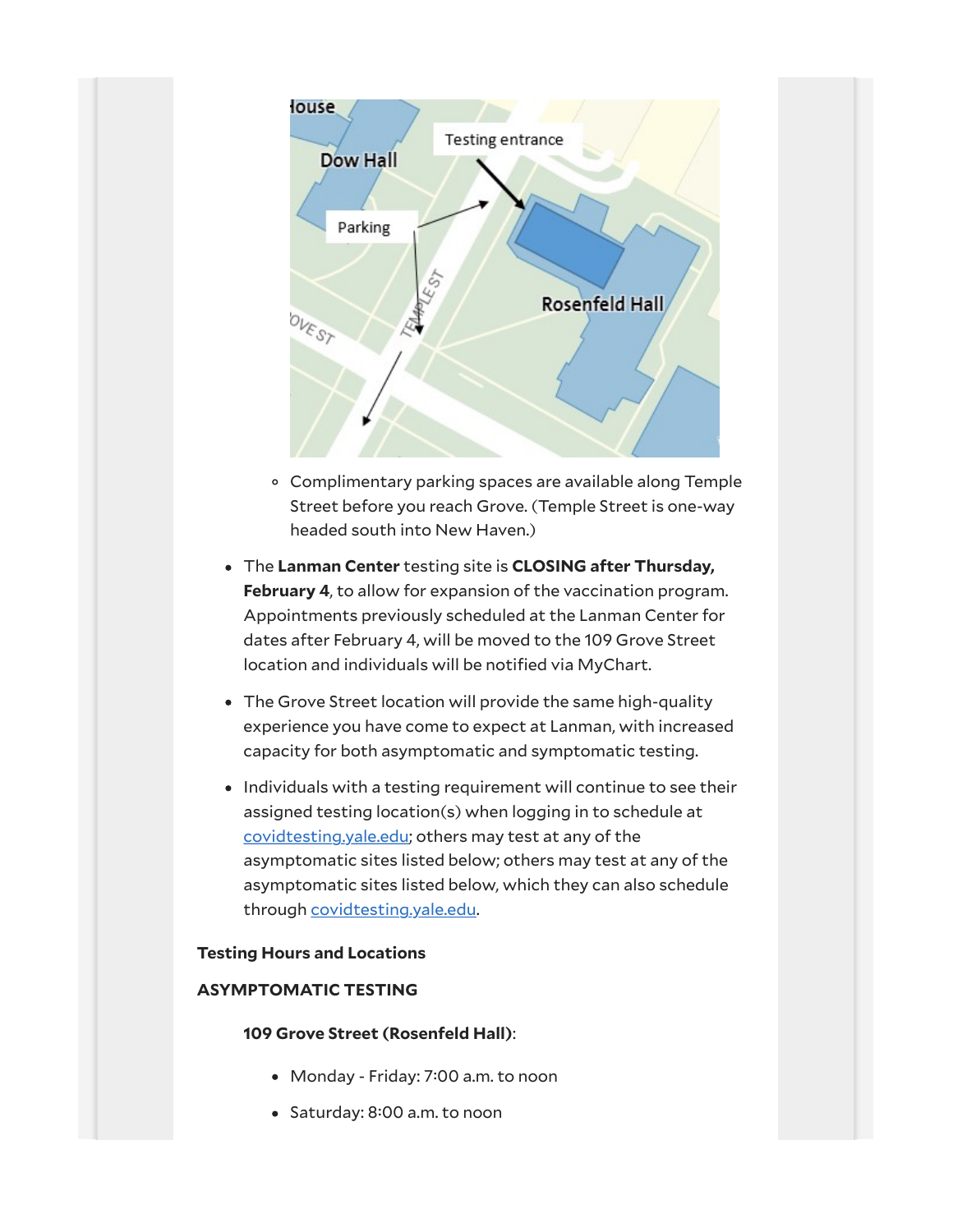• Sunday: closed

**60 Sachem Street and 150 York Street** (newly expanded hours)**:**

- $\bullet$  Monday Friday: 7:00 a.m. to 6:00 p.m.
- Saturday:  $8:00$  a.m. to  $4:00$  p.m.
- Sunday: 8:00 a.m. to noon, Sunday (*150 York Street only*)

# **SYMPTOMATIC TESTING**

# **109 Grove Street (Rosenfeld Hall)**:

Afternoons, by appointment only, scheduled through the Campus COVID Resource Line (203-432-6604).

As always, we ask that you DO NOT self-schedule a test if you have symptoms, but to call the Campus COVID Resource Line (203-432- 6604) to schedule a same-day or next-day symptomatic appointment. Additionally, especially in the cold weather, **it is doubly important to blow your nose prior to testing** to avoid a TNP (test not performed) result that would require a repeat test.

For problems with scheduling, contact [covidtestinganalytics@yale.edu](mailto:covidtestinganalytics@yale.edu) or 203-432-9000.

For questions about symptoms or other COVID-related concerns, call the Campus COVID Resource Line at 203-432-6604.

Thanks for your ongoing commitment to a healthy Yale!

Madeline S. Wilson, M.D., F.AC.P. Chief Quality Officer Chair, Yale COVID Testing and Tracing Committee Yale Health Center

**HEALTH,** 

Copyright © 2021 Yale University. [Contact](mailto:internal.communications@yale.edu?subject=) Internal Communications